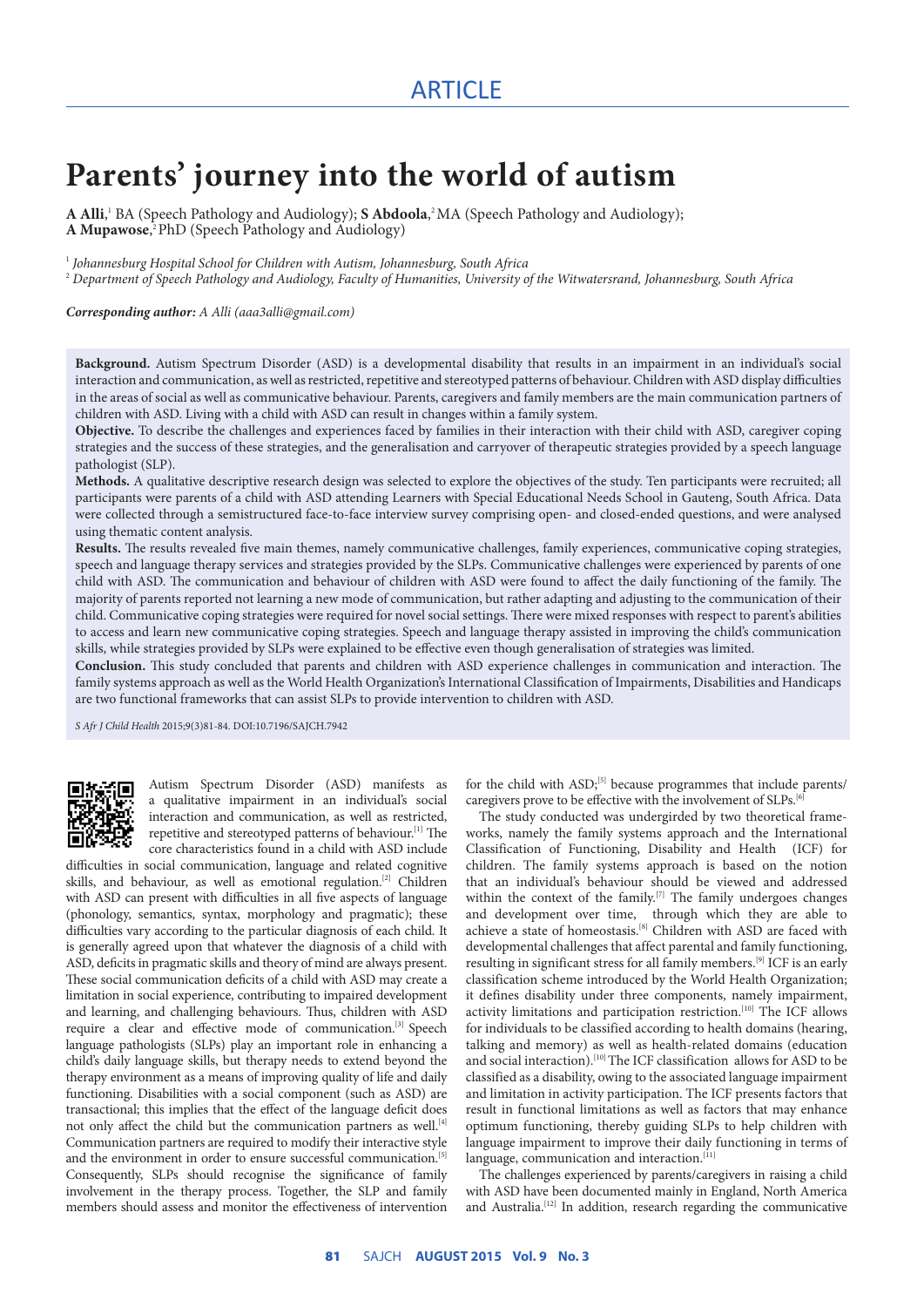difficulties of children with ASD has been conducted;<sup>[13]</sup> however, there is a paucity of information within the South African (SA) context regarding the experiences and challenges that parents face when communicating with their autistic child. SA is culture rich, allowing for diversity in the experiences of parents/caregivers; therefore, research regarding families who are affected by ASD is essential.

## **Objective**

The objective of this study was to explore and describe the communicative experiences and challenges of parents/caregivers of a child with ASD within the SA context. An additional objective was to describe caregiver coping strategies and the success of these strategies in families with children with ASD, while determining the carryover of therapy strategies.

#### **Methods**

A descriptive research design was utilised. Non-probability purposive sampling was used to recruit ten participants. The sample comprised parents whose children were currently attending Learners with Special Educational Needs (LSEN) School in Gauteng Province, SA. An inclusion criterion was formulated to establish the eligibility of the participants in the study. A semistructured interview survey comprising open- and closed-ended questions was used. Written consent was provided by the Gauteng Department of Education as well as the principal of LSEN School. Ethical clearance was granted by the University of the Witwatersrand Human Research Ethics Committee (H13/03/09). All participants in the study were fully informed about the nature of the study. Participants provided written consent for participating in the interview as well as for the recording of the interview. Interviews were transcribed and analysed.

#### **Results**

## **Description of participants**

All participants were parents of children with ASD. Nine participants were female (mothers) and one was male (father). Nine of the participants had sons and one had a daughter. The average age of participants was 41.4 years. All parents reported having only one child with ASD. Seven participants were black, two were Indian, and one was white. The average current age of children in question in the study was 11.8 years. The average age of diagnosis was reported to be 2.7 years. At the time of the study, all children had access to speech and language intervention through school therapists.

Thematic content analysis revealed five main themes, namely:

#### **Communicative challenges (subthemes: parent challenges and communicative challenges)**

All respondents indicated experiencing challenges in both the receptive and expressive language domains of communication. Four participants reported challenges in understanding the signs utilised by their child. Five parents indicated having difficulty in providing instructions and commenting about items or topics that were not present in the environment of the child. Due to the lack of social interaction, one participant reported challenges in receiving any form of communication from her son. One participant further explained challenges in understanding her child due to articulation difficulties. From the subtheme communicative challenges, it was found that five participants described communication in a social setting as challenging owing to the change of environment. Six parents reported that communicating in a social setting was more challenging than in the home environment, where factors can be controlled and the environment remains familiar. Four respondents further pointed out that communication with a stranger proved to be challenging, as people demonstrated difficulty in understanding the behaviour and communication of a child with ASD; one parent attributed this finding to the lack of education of the public regarding ASD.

#### **Family experiences (subthemes: daily functioning with family and communication with siblings)**

Four participants reported that having a child with ASD had influenced the daily functioning of their family. Participants indicated that they were required to adjust their manner of communication as well as their daily activities. Five participants reported no difference in their daily functioning. All participants indicated that the child with ASD was unable to participate in family discussions. For the theme communication with siblings, two participants reported that their child with ASD could not communicate and interact with their sibling. Six participants' responses implied that siblings were able to communicate through signing or verbal means; however, their interactions through play and communication were limited. It was found that older siblings had a better understanding of ASD.

#### **Communicative coping strategies (subthemes: learning a new mode of communication; coping strategies adopted in a home setting v. the social setting; and access to communication strategies)**

Three participants stated the need to learn a new mode of communication as a coping mechanism to communicate with their child. One parent reported learning the Picture Exchange Communication System (PECS) during her stay in the USA; this participant further reported abolishing the PECS system owing to it being time consuming and restrictive in a natural setting. The seven remaining participants reported not learning a new mode of communication; participants described adjusting and adapting to the communication of their ASD child as needed. In terms of coping strategies, six participants were required to adopt new strategies in a social setting in comparison with their home setting. Two parents specified that owing to the pressures of a social setting, they were required to be protective and supportive towards their child, whereas their child was expected to demonstrate more independence in a home setting. Settings that included individuals who were familiar to the child and who possessed knowledge regarding ASD proved to be less stressful. Four parents expressed negative responses regarding access to information regarding communication strategies in ASD. However, the remaining participants reported that they were able to find information through the LSEN School and networks such as Autism SA, Ernie Els Centre and social media groups.

#### **Speech and language therapy services (subtheme: improvement in speech and communication skills with therapy)**

All parents believed that speech and language therapy resulted in an improvement in their child's communicative skills. Parents reported noting improvements in their child's verbal output, mean length utterances, signing and vocalisations.

#### **Communication strategies provided by the SLP (subthemes: type of communicative strategies provided and effectiveness of the strategy provided)**

Eight parents reported receiving communicative strategies through meetings and workshops held by teachers and SLPs based at the school. Two participants reported not receiving communicative strategies from the SLP (reasons were not provided). From the responses, it was noted that parents were provided with strategies associated with the objectives of and activities conducted in therapy sessions. Parents explained receiving strategies in terms of encouraging vocalisations, the use of PECS and communication through Mekaton signing. It was further noted that the same strategies were provided for both home and social settings. Seven respondents indicated that they were pleased with the strategies provided by the SLP; however, carryover to the home environment was limited.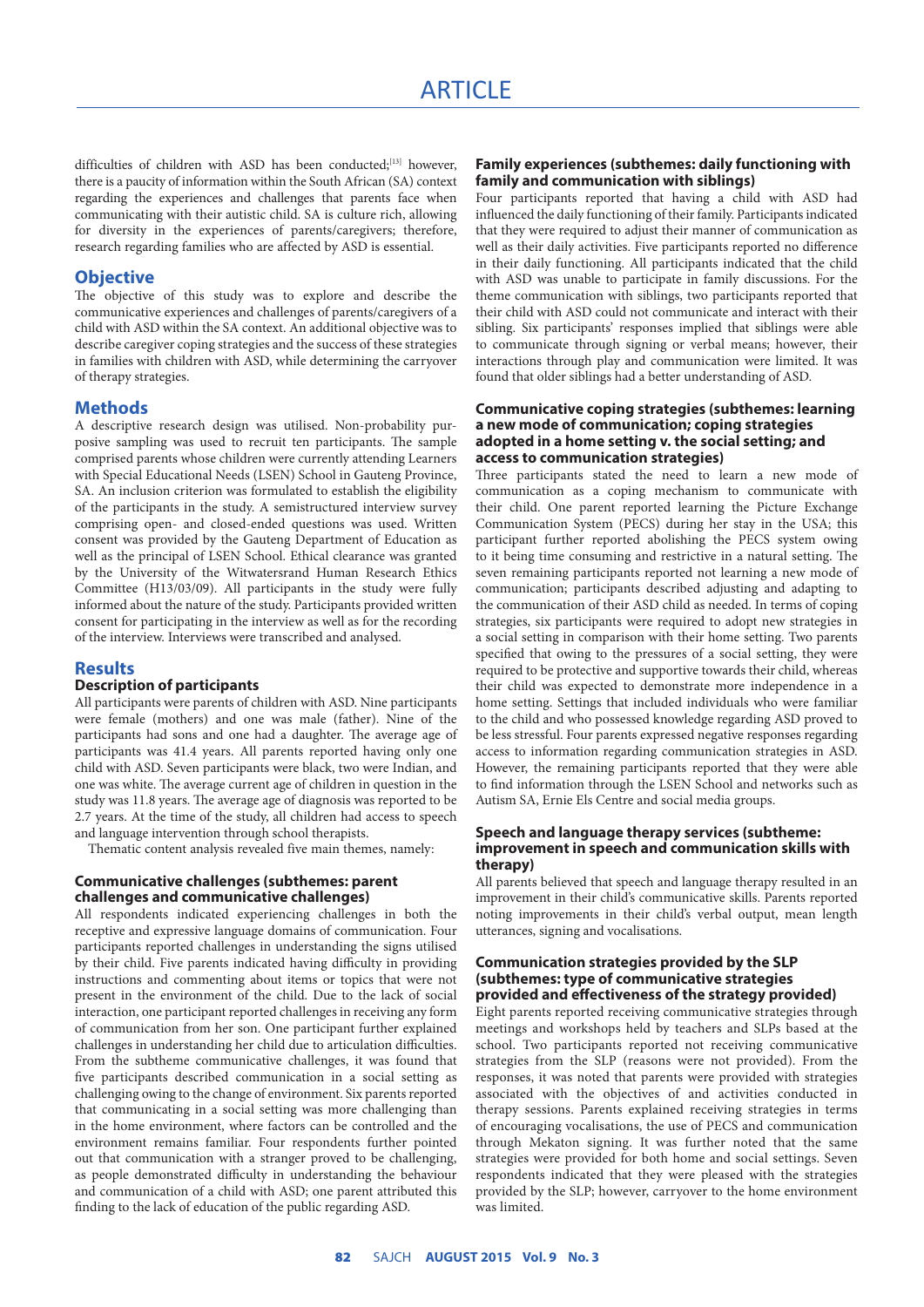# **Discussion**

The communication challenges of children with ASD found in this study are an example of the manner in which language impairment affects a child's activity limitations and participation restrictions. These communication challenges are related to the ICF framework; language impairments are viewed as a disability in the ICF framework.[11] The findings of this study should be considered in conjunction with findings that indicate that children with ASD are faced with developmental challenges that affect family functioning.<sup>[9]</sup> The study demonstrated the importance of understanding the family systems approach in working with children with ASD. Having a child with ASD affects family functioning in areas such as family events, planning of activities (as parents are required to plan ahead), and the marital relationship.  $[14]$  The study also demonstrated findings with regard to sibling communication. Understanding the sibling relationship in the ASD population is important, as siblings become the main caregiver of their ASD brother/sister in cases where parents are no longer able to provide care. [15]

Previous studies have reported that families with a child with ASD adopt coping strategies such as distancing, escape and redefining personal goals as well as family priorities.<sup>[16]</sup> These findings were dissimilar to those of this research study, which described the communicative coping strategies which parents have adopted. Parents reported the need to adopt a new mode of communication, such as PECS, in order to communicate with their child. An SA study conducted by Travis and Geiger<sup>[17]</sup> indicated PECS to be a suitable system for parents, educators and children with ASD in terms of communicative functions such as requesting, which provided an explanation for the use of PECS by one participant in this study. Coping strategies were reported to be more significant in social settings compared with the home environment. Another study<sup>[18]</sup> reported that parents found themselves inadequate in dealing with the behaviours presented by the child with ASD, making social outings difficult for families. Participants explained that the lack of understanding regarding the ASD by the community resulted in families having limited contact with the community.

Speech and language services form an integral part in the remediation of a child with ASD. It is recommended that all children with ASD receive speech and language services owing to the nature of their social communication impairment.<sup>[19]</sup> Children with ASD are required to adopt various strategies to communicate. They may utilise PECS, sign language, gestures or a mixed system as a means of communication.[20] This was noted in the responses parents provided with regard to the areas of improvement that they had noted since their child had begun attending speech and language therapy. From this research study, it was found that improvement was noted in speech, language and interactive skills following speech and language intervention. However: 'the impact of speech-language services on language outcomes for individuals with ASD has not been systematically investigated.'[16] The current study revealed that eight parents were receiving communication strategies (from the SLP) that enabled communication and interaction with their child. This finding is encouraging, as it is essential that SLPs build partnerships with families to develop learning opportunities, provide information, teach strategies and offer feedback.<sup>[21]</sup>

#### **Theoretical/clinical implications of the study**

In the current study, it was found that a child with ASD influenced the daily functioning of the immediate family members. The study indicated that the family system was influenced by a change brought about by one individual; the family was required to reach a new state of homeostasis. This finding implies the importance of considering the family system approach during the process of intervention. In addition, the study revealed the manner in which a disability such as ASD affects not only anatomical structures of the child but also activity limitations and participation restrictions. This was noted in the restrictive communicative and interactive skills that the child with ASD displayed.

The ICF framework aspires to improve the quality of life of individuals with a disability.<sup>[11]</sup> The improvement in a child's quality of life is an important reflection that SLPs should consider when providing intervention. The ICF can be used as a framework during the intervention process, as its objective is to assist SLPs in understanding the factors that maintain functional limitations and those that facilitate optimal functioning. As a result, SLPs may help children with language impairments to improve functioning in their everyday life.<sup>[11]</sup> This study discovered that SLPs are providing communicative strategies for parents; however, strategies could not be generalised to all settings. This finding demonstrates the importance of providing home-based strategies that serve as a functional and realistic resource that can be utilised by parents in all settings. Additional clinical implications included the importance of considering the communication and interactive challenges faced by both the parent and the child with ASD. The family systems approach and the ICF are beneficial theoretical frameworks that SLPs should consider during the rehabilitation process of clients.

#### **Study limitations**

The study involved a small sample size, which restricts the generalisation of findings to the SA population. The study did not include a comparison group of children who did not have access to intervention; therefore it cannot be concluded that improvement in the speech and language skills of the children in question (reported by parents) is attributed to SLP services. Participants were recruited from only one school, therefore responses were limited to therapy provided by the SLP present at the school. In addition, the social and economic demographics of participants in the study were not gathered; therefore findings cannot be generalised to all children with ASD within the SA context. This study involved an unequal number of races; as a result, it cannot be concluded that ethnic factors did not play a role in the responses provided. The study entailed a semistructured survey with specific questions chosen by the researcher; consequently, salient issues may have been neglected.

#### **Recommendations**

Future research can expand on the interviews conducted in this study by using an explorative descriptive design with a larger sample size of participants from a variety of social and economic settings. This study involved participants who had access to SLP services within the school setting; however, future studies should consider children who do not have access to these services. As SA has a culturally diverse population, future research could further investigate the effect of culture on challenges and experiences of parents of a child with ASD. Another study could investigate the challenges and experiences that SLPs face in the therapy setting.

#### **Conclusion**

The information derived from this study contributed to the limited information available pertaining to speech and language therapy services for children with ASD within the SA context. Furthermore, it provided an understanding of the challenges and experiences of parents of a child with ASD. Insight into the communication skills and needs of children with ASD without causing direct harm was gained. Children spend a large proportion of their time with their parents, who are their frequent communication partners. Parents encompass valuable information and insight regarding the difficulties and skills of their child. Professionals working with children with ASD should be made aware of the significant role parents play in their child's progression. This study demonstrated the important role of parents as well as the role of beneficial frameworks, such as the